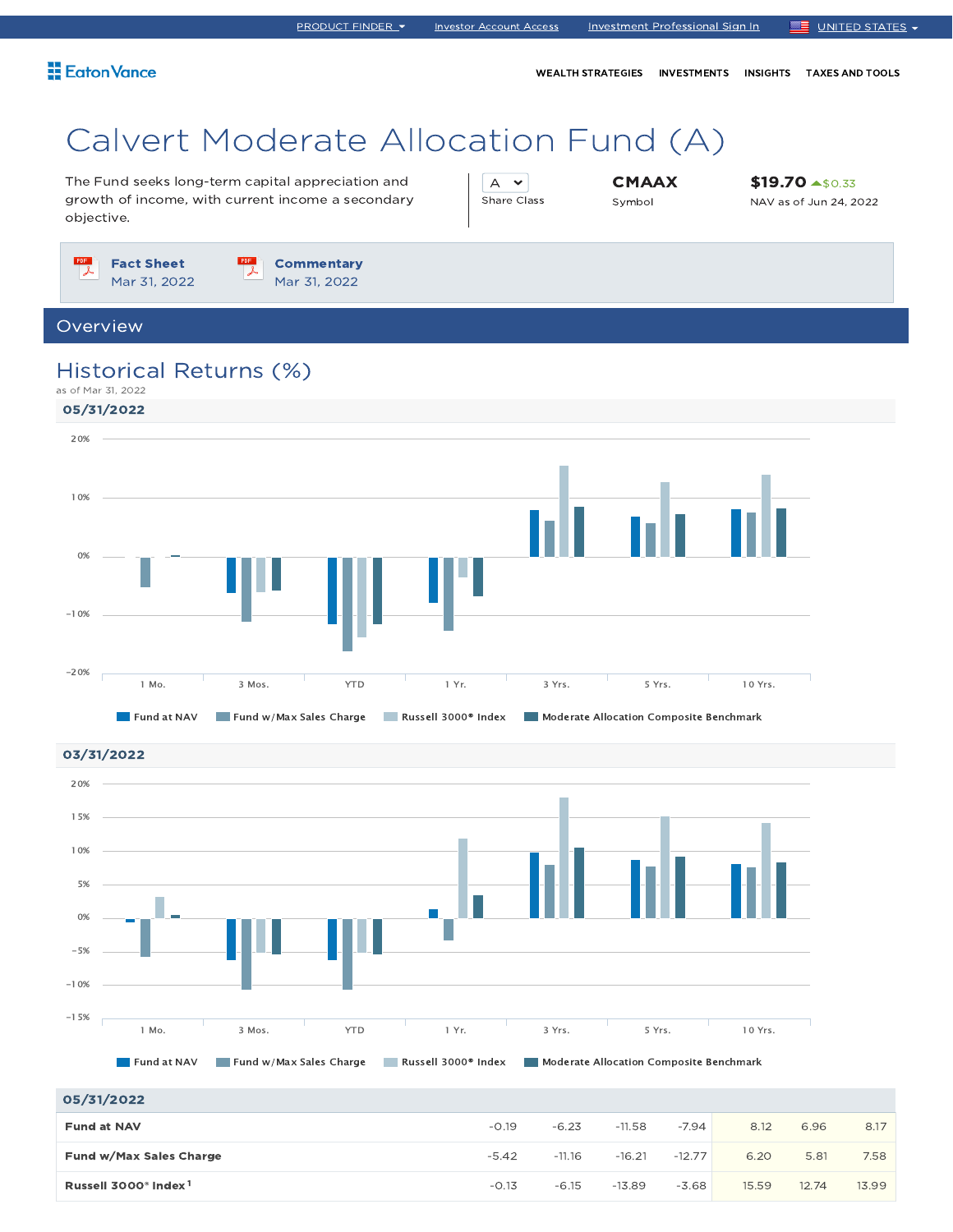| Moderate Allocation Composite Benchmark <sup>2</sup> | 0.26    | $-5.87$  | $-11.55$ | $-6.92$ | 8.56  | 7.27  | 8.34  |
|------------------------------------------------------|---------|----------|----------|---------|-------|-------|-------|
| 03/31/2022                                           |         |          |          |         |       |       |       |
| <b>Fund at NAV</b>                                   | $-0.58$ | $-6.25$  | $-6.25$  | 1.44    | 9.91  | 8.82  | 8.18  |
| Fund w/Max Sales Charge                              | $-5.81$ | $-10.70$ | $-10.70$ | $-3.38$ | 8.14  | 7.77  | 7.66  |
| Russell 3000 <sup>®</sup> Index <sup>1</sup>         | 3.24    | $-5.28$  | $-5.28$  | 11.92   | 18.22 | 15.39 | 14.28 |
| Moderate Allocation Composite Benchmark <sup>2</sup> | 0.54    | $-5.52$  | $-5.52$  | 3.58    | 10.56 | 9.25  | 8.50  |

Past performance is no guarantee of future results. Investment return and principal value will fluctuate so that shares, when redeemed, may be worth more or less than their original cost. Performance is for the stated time period only; due to market volatility, the Fund's current performance may be lower or higher than quoted. Returns are historical and are calculated by determining the percentage change in net asset value (NAV) with all distributions reinvested. Returns for other classes of shares offered by the Fund are different. Performance less than or equal to one year is cumulative. Performance prior to December 31, 2016 reflects the performance of the Fund's former adviser, Calvert Investment Management, Inc. Max Sales Charge: 5.25%.

### Fund Facts as of May 31, 2022

| <b>Class A Inception</b>         | 04/29/2005                                             |
|----------------------------------|--------------------------------------------------------|
| Investment<br>Objective          | Long-term capital appreciation and growth of<br>income |
| <b>Total Net Assets</b>          | \$401.5M                                               |
| Minimum<br>Investment            | \$1000                                                 |
| <b>Expense Ratio<sup>3</sup></b> | 0.86%                                                  |
| <b>Adjusted Expense</b><br>Ratio | 0.84%                                                  |
| <b>CUSIP</b>                     | 131618738                                              |

Adjusted Expense Ratios excludes certain investment expenses such as interest expense from borrowings and repurchase agreements and dividend expense from short sales, incurred directly by the Fund or indirectly through the Fund's investment in underlying Calvert Funds, if applicable none of which are paid to Calvert Funds.

## Top 10 Holdings  $(\%)^{4,5}$

| as of Mar 31, 2022                                        |       |
|-----------------------------------------------------------|-------|
| <b>Calvert US Large Cap Value Responsible Index Fund</b>  | 12.17 |
| <b>Calvert Bond Fund</b>                                  | 9.81  |
| <b>Calvert US Large Cap Core Responsible Index Fund</b>   | 9.67  |
| <b>Calvert Ultra-Short Duration Income Fund</b>           | 7.38  |
| <b>Calvert International Equity Fund</b>                  | 5.94  |
| <b>Calvert US Large Cap Growth Responsible Index Fund</b> | 4.64  |
| <b>Calvert International Opportunities Fund</b>           | 4.64  |
| <b>Calvert Emerging Markets Advancement Fund</b>          | 4.48  |
| <b>Calvert International Responsible Index Fund</b>       | 4.47  |
| <b>Calvert Floating-Rate Advantage Fund</b>               | 4.38  |
| Total                                                     | 67.58 |

### Portfolio Management

| <b>Justin H. Bourgette, CFA</b> | Managed Fund since 2016 |
|---------------------------------|-------------------------|
| <b>Schuyler Hooper, CFA</b>     | Managed Fund since 2021 |

Portfolio profile subject to change due to active management. Percentages may not total 100% due to rounding.

## About Risk:

The Fund invests in other underlying funds in a fund-of-funds structure. The Fund's performance is dependent upon the performance of the underlying funds and the Fund is subject to all of the risks of the underlying funds. The value of investments held by the Fund may increase or decrease in response to economic, and financial events (whether real, expected or perceived) in the U.S. and global markets. The value of equity securities is sensitive to stock market volatility. Investments in debt instruments may be affected by changes in the creditworthiness of the issuer and are subject to the risk of non-payment of principal and interest. The value of income securities also may decline because of real or perceived concerns about the issuer's ability to make principal and interest payments. As interest rates rise, the value of certain income investments is likely to decline. Investments in foreign instruments or currencies can involve greater risk and volatility than U.S. investments because of adverse market, economic, political, regulatory, geopolitical, currency exchange rates or other conditions. Investing primarily in responsible investments carries the risk that, under certain market conditions, the Fund may underperform funds that do not utilize a responsible investment strategy. The Fund is exposed to liquidity risk when trading volume, lack of a market maker or trading partner, large position size, market conditions, or legal restrictions impair its ability to sell particular investments or to sell them at advantageous market prices. The impact of the coronavirus on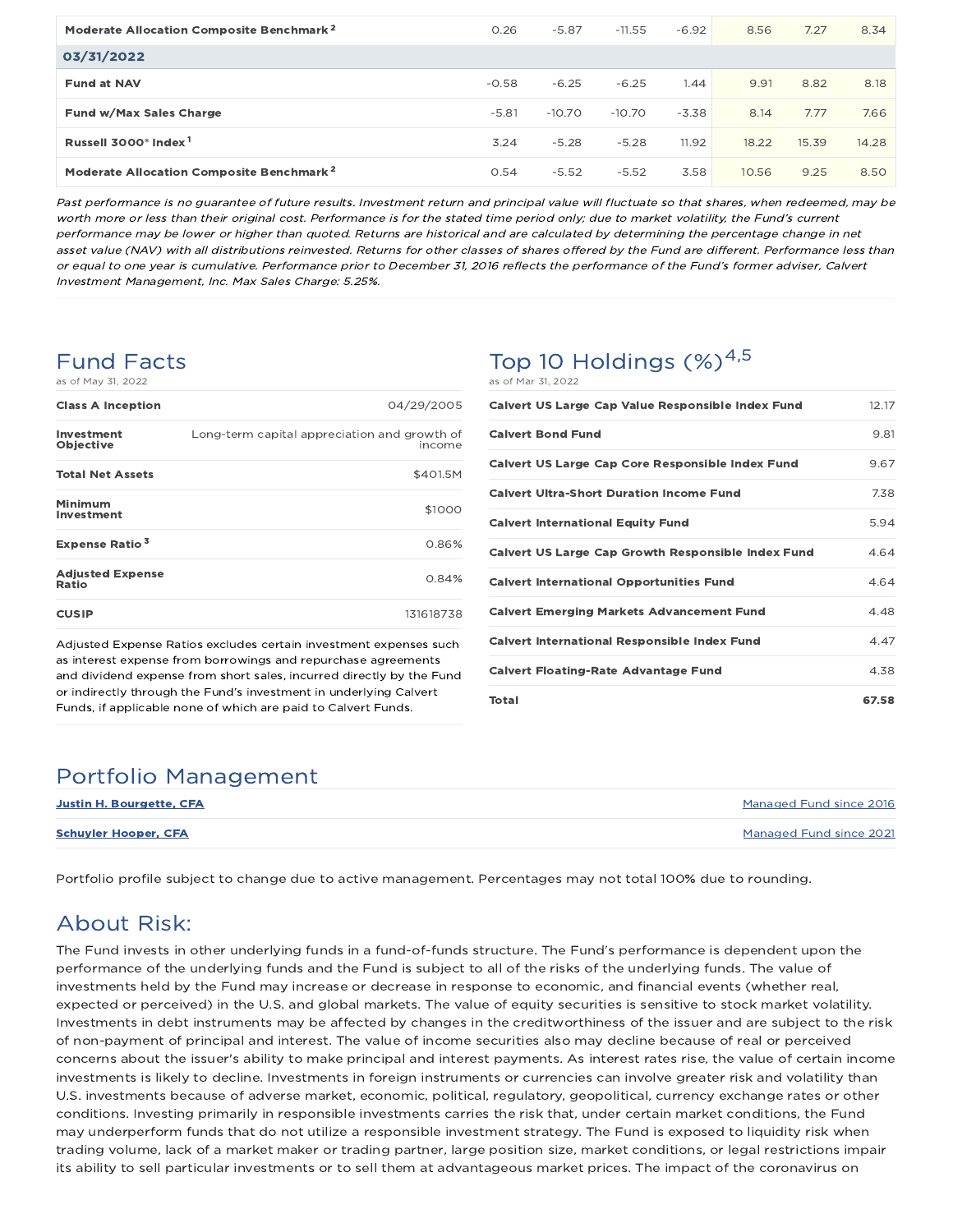global markets could last for an extended period and could adversely affect the Fund's performance. No fund is a complete investment program and you may lose money investing in a fund. The Fund may engage in other investment practices that may involve additional risks and you should review the **Fund prospectus** for a complete description.

1. Russell 3000® Index is an unmanaged index of the 3,000 largest U.S. stocks. Unless otherwise stated, index returns do not reflect the effect of any applicable sales charges, commissions, expenses, taxes or leverage, as applicable. It is not possible to invest directly in an index. Historical performance of the index illustrates market trends and does not represent the past or future performance of the fund.

2. The Moderate Allocation Composite Benchmark is an internally constructed benchmark which, as of 04/01/2018, is comprised of a blend of 45% Russell® 3000 Index, 20% MSCI All-Country World Ex US Investable Market Index, and 35% Bloomberg U.S. Aggregate Index. Rebalanced Monthly. See the Fund's prospectus for additional information, including past benchmark composition. 3. Source: Fund prospectus.

4. Top 10 Holdings excludes cash and equivalents.

5. Percent of total net assets.

### Performance

### Historical Returns (%)





| 0.973174044                                  |         |          |          |          |       |       |       |
|----------------------------------------------|---------|----------|----------|----------|-------|-------|-------|
| <b>Fund at NAV</b>                           | $-0.19$ | $-6.23$  | $-11.58$ | $-7.94$  | 8.12  | 6.96  | 8.17  |
| Fund w/Max Sales Charge                      | $-5.42$ | $-11.16$ | $-16.21$ | $-12.77$ | 6.20  | 5.81  | 7.58  |
| Russell 3000 <sup>®</sup> Index <sup>1</sup> | $-0.13$ | $-6.15$  | $-13.89$ | $-3.68$  | 15.59 | 12.74 | 13.99 |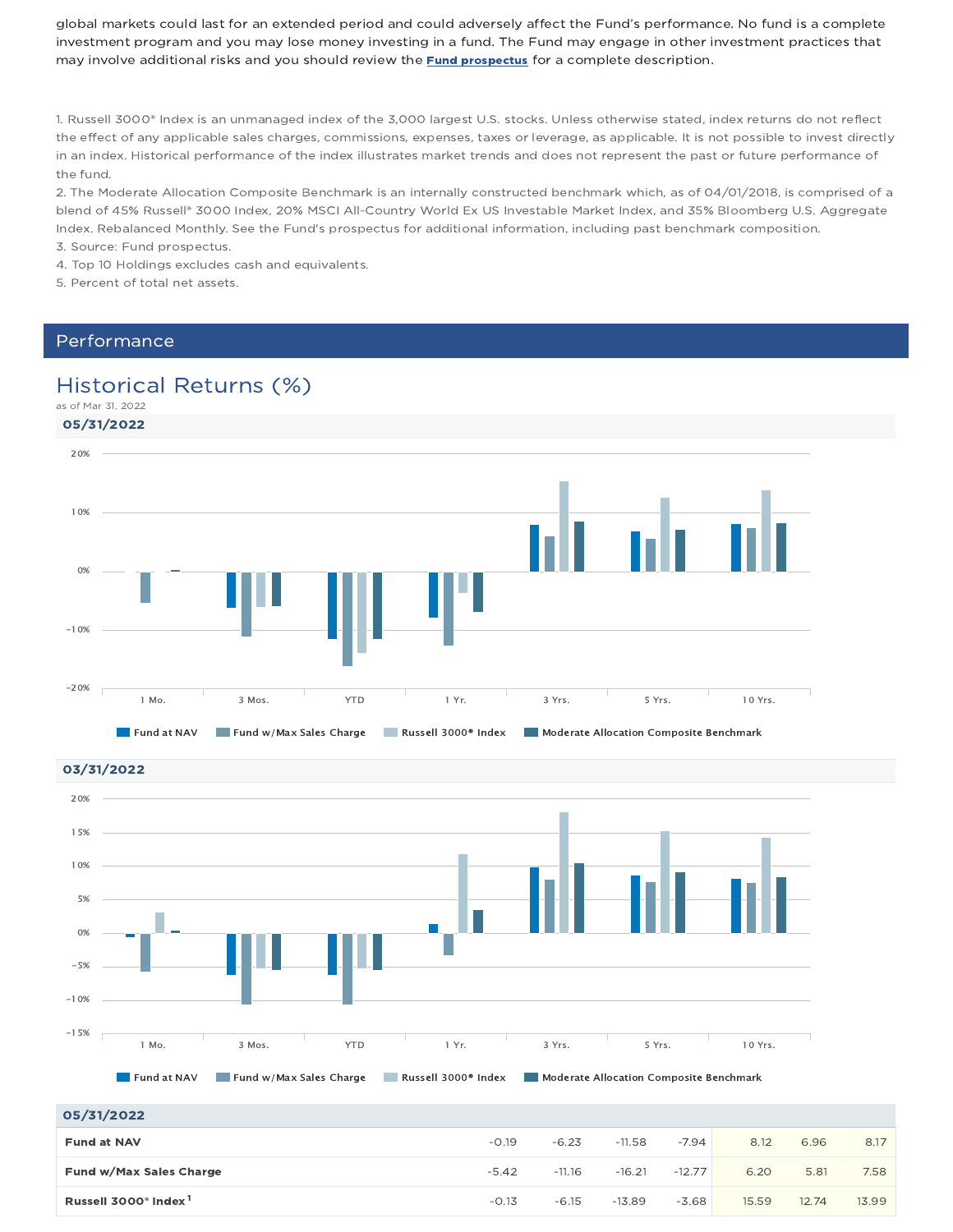| Moderate Allocation Composite Benchmark <sup>2</sup> | 0.26    | $-5.87$  | $-11.55$ | $-6.92$ | 8.56  | 7.27  | 8.34  |
|------------------------------------------------------|---------|----------|----------|---------|-------|-------|-------|
| 03/31/2022                                           |         |          |          |         |       |       |       |
| <b>Fund at NAV</b>                                   | $-0.58$ | $-6.25$  | $-6.25$  | 1.44    | 9.91  | 8.82  | 8.18  |
| Fund w/Max Sales Charge                              | $-5.81$ | $-10.70$ | $-10.70$ | $-3.38$ | 8.14  | 7.77  | 7.66  |
| Russell 3000 <sup>®</sup> Index <sup>1</sup>         | 3.24    | $-5.28$  | $-5.28$  | 11.92   | 18.22 | 15.39 | 14.28 |
| Moderate Allocation Composite Benchmark <sup>2</sup> | 0.54    | $-5.52$  | $-5.52$  | 3.58    | 10.56 | 9.25  | 8.50  |

Past performance is no guarantee of future results. Investment return and principal value will fluctuate so that shares, when redeemed, may be worth more or less than their original cost. Performance is for the stated time period only; due to market volatility, the Fund's current performance may be lower or higher than quoted. Returns are historical and are calculated by determining the percentage change in net asset value (NAV) with all distributions reinvested. Returns for other classes of shares offered by the Fund are different. Performance less than or equal to one year is cumulative. Performance prior to December 31, 2016 reflects the performance of the Fund's former adviser, Calvert Investment Management, Inc. Max Sales Charge: 5.25%.

## Calendar Year Returns (%)

|                                                      | 2012  | 2013  | 2014  | 2015    | 2016  | 2017  | 2018    | 2019  | 2020  | 2021  |
|------------------------------------------------------|-------|-------|-------|---------|-------|-------|---------|-------|-------|-------|
| <b>Fund at NAV</b>                                   | 13.04 | 18.37 | 6.01  | $-0.35$ | 6.73  | 15.07 | $-5.13$ | 21.19 | 15.17 | 11.38 |
| Russell 3000 <sup>®</sup> Index <sup>1</sup>         | 16.42 | 33.55 | 12.56 | 0.48    | 12.74 | 21.13 | $-5.24$ | 31.02 | 20.89 | 25.66 |
| Moderate Allocation Composite Benchmark <sup>2</sup> | 12.38 | 16.67 | 6.90  | $-0.29$ | 7.67  | 15.97 | $-5.16$ | 21.25 | 14.98 | 12.25 |

### Fund Facts

| <b>Expense Ratio<sup>3</sup></b> | 0.86%      |
|----------------------------------|------------|
| <b>Adjusted Expense Ratio</b>    | 0.84%      |
| <b>Class A Inception</b>         | 04/29/2005 |
| <b>Distribution Frequency</b>    | Quarterly  |

Adjusted Expense Ratios excludes certain investment expenses such as interest expense from borrowings and repurchase agreements and dividend expense from short sales, incurred directly by the Fund or indirectly through the Fund's investment in underlying Calvert Funds, if applicable none of which are paid to Calvert Funds.

## Morningstar Rating™

as of May 31, 2022

| <b>Time Period</b> | Rating | Funds in<br>Allocation--50% to 70% Equity<br>Category |
|--------------------|--------|-------------------------------------------------------|
| Overall            | ***    | 706                                                   |
| 3 Years            | ***    | 706                                                   |
| 5 Years            | ***    | 645                                                   |
| 10 Years           | ***    | 475                                                   |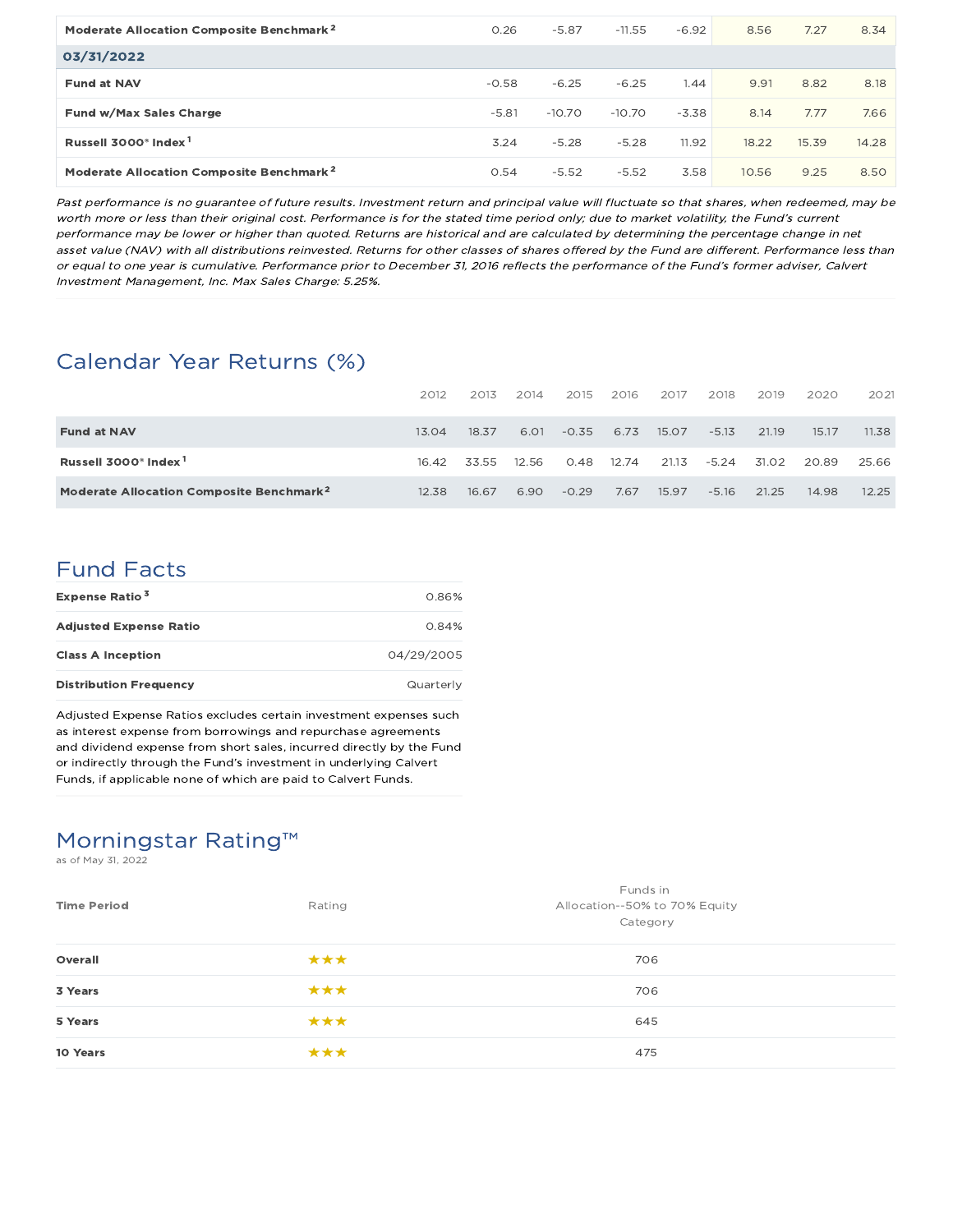The Morningstar Rating™ for funds, or "star rating", is calculated for managed products (including mutual funds and exchange-traded funds) with at least a three-year history. Exchange-traded funds and open-ended mutual funds are considered a single population for comparative purposes. It is calculated based on a Morningstar Risk-Adjusted Return measure that accounts for variation in a managed product's monthly excess performance, placing more emphasis on downward variations and rewarding consistent performance. The top 10% of products in each product category receive 5 stars, the next 22.5% receive 4 stars, the next 35% receive 3 stars, the next 22.5% receive 2 stars, and the bottom 10% receive 1 star.

The Overall Morningstar Rating for a managed product is derived from a weighted average of the performance figures associated with its three-, five-, and 10-year (if applicable) Morningstar Rating metrics. The weights are: 100% three-year rating for 36-59 months of total returns, 60% five-year rating/40% three-year rating for 60-119 months of total returns, and 50% 10-year rating/30% five-year rating/20% three-year rating for 120 or more months of total returns. While the 10-year overall star rating formula seems to give the most weight to the 10-year period, the most recent three-year period actually has the greatest impact because it is included in all three rating periods. Star ratings do not reflect the effect of any applicable sales load. Hollow stars denote Morningstar Extended Performance Ratings and are considered estimates based on the performance of the fund's oldest share class, adjusted for fees and expenses.

©2022 Morningstar. All Rights Reserved. The information contained herein: (1) is proprietary to Morningstar and/or its content providers; (2) may not be copied or distributed; and (3) is not warranted to be accurate, complete or timely. Neither Morningstar nor its content providers are responsible for any damages or losses arising from any use of this information.

## NAV History

| Date         | <b>NAV</b> | NAV Change |
|--------------|------------|------------|
| Jun 24, 2022 | \$19.70    | \$0.33     |
| Jun 23, 2022 | \$19.37    | \$0.11     |
| Jun 22, 2022 | \$19.26    | \$0.02     |
| Jun 21, 2022 | \$19.24    | \$0.17     |
| Jun 17, 2022 | \$19.07    | \$0.06     |
| Jun 16, 2022 | \$19.01    | $-$0.34$   |
| Jun 15, 2022 | \$19.35    | \$0.23     |
| Jun 14, 2022 | \$19.12    | $-$0.11$   |
| Jun 13, 2022 | \$19.23    | $-$0.56$   |
| Jun 10, 2022 | \$19.79    | $-$0.38$   |

## Distribution History 6

| Ex-Date      | Distribution | Reinvest NAV |
|--------------|--------------|--------------|
| Mar 29, 2022 | \$0.02270    | \$22.11      |
| Dec 30, 2021 | \$0.32850    | \$23.31      |
| Sep 28, 2021 | \$0.02330    | \$23.60      |
| Jun 28, 2021 | \$0.02870    | \$23.61      |
| Mar 29, 2021 | \$0.02400    | \$22.58      |
| Dec 29, 2020 | \$0.17550    | \$21.87      |
| Sep 28, 2020 | \$0.03250    | \$20.61      |
| Jun 26, 2020 | \$0.01800    | \$19.18      |
| Mar 27, 2020 | \$0.02460    | \$16.81      |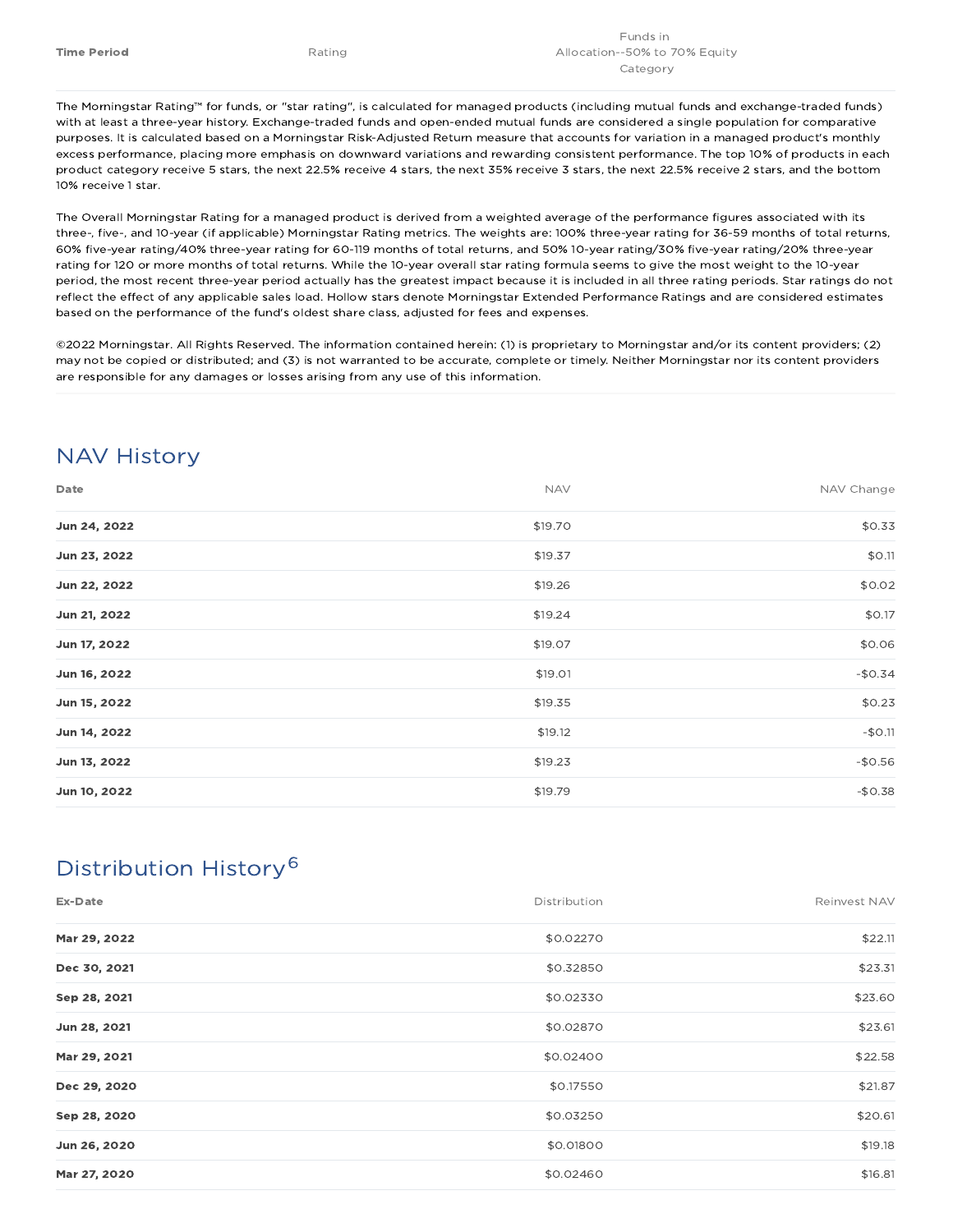| Ex-Date         | Distribution | Reinvest NAV |
|-----------------|--------------|--------------|
| Dec 27, 2019    | \$0.18860    | \$19.95      |
| <b>View All</b> |              |              |

No records in this table indicates that there has not been a distribution greater than .0001 within the past 3 years. Fund prospectus

## Capital Gain History 6

| Ex-Date      | Short-Term | Long-Term | Reinvest NAV |
|--------------|------------|-----------|--------------|
| Dec 30, 2021 | \$0.04280  | \$0.73120 | \$23.31      |
| Dec 29, 2020 | \$0.07500  | \$0.59430 | \$21.87      |
| Dec 27, 2019 | \$0.12950  | \$0.43420 | \$19.95      |

No records in this table indicates that there has not been a capital gain greater than .0001 within the past 3 years. Fund prospectus

Portfolio profile subject to change due to active management. Percentages may not total 100% due to rounding.

### About Risk:

The Fund invests in other underlying funds in a fund-of-funds structure. The Fund's performance is dependent upon the performance of the underlying funds and the Fund is subject to all of the risks of the underlying funds. The value of investments held by the Fund may increase or decrease in response to economic, and financial events (whether real, expected or perceived) in the U.S. and global markets. The value of equity securities is sensitive to stock market volatility. Investments in debt instruments may be affected by changes in the creditworthiness of the issuer and are subject to the risk of non-payment of principal and interest. The value of income securities also may decline because of real or perceived concerns about the issuer's ability to make principal and interest payments. As interest rates rise, the value of certain income investments is likely to decline. Investments in foreign instruments or currencies can involve greater risk and volatility than U.S. investments because of adverse market, economic, political, regulatory, geopolitical, currency exchange rates or other conditions. Investing primarily in responsible investments carries the risk that, under certain market conditions, the Fund may underperform funds that do not utilize a responsible investment strategy. The Fund is exposed to liquidity risk when trading volume, lack of a market maker or trading partner, large position size, market conditions, or legal restrictions impair its ability to sell particular investments or to sell them at advantageous market prices. The impact of the coronavirus on global markets could last for an extended period and could adversely affect the Fund's performance. No fund is a complete investment program and you may lose money investing in a fund. The Fund may engage in other investment practices that may involve additional risks and you should review the **Fund prospectus** for a complete description.

1. Russell 3000® Index is an unmanaged index of the 3,000 largest U.S. stocks. Unless otherwise stated, index returns do not reflect the effect of any applicable sales charges, commissions, expenses, taxes or leverage, as applicable. It is not possible to invest directly in an index. Historical performance of the index illustrates market trends and does not represent the past or future performance of the fund.

2. The Moderate Allocation Composite Benchmark is an internally constructed benchmark which, as of 04/01/2018, is comprised of a blend of 45% Russell® 3000 Index, 20% MSCI All-Country World Ex US Investable Market Index, and 35% Bloomberg U.S. Aggregate Index. Rebalanced Monthly. See the Fund's prospectus for additional information, including past benchmark composition. 3. Source: Fund prospectus.

6. A portion of the Fund's returns may be comprised of return of capital or short term capital gains. The Fund will determine the tax characteristics of all Fund distributions after the end of the calendar year and will provide shareholders such information at that time. Please consult your tax advisor for further information.

### Portfolio

03/31/2022 Asset Mix (%)<sup>5</sup> as of Mar 31, 2022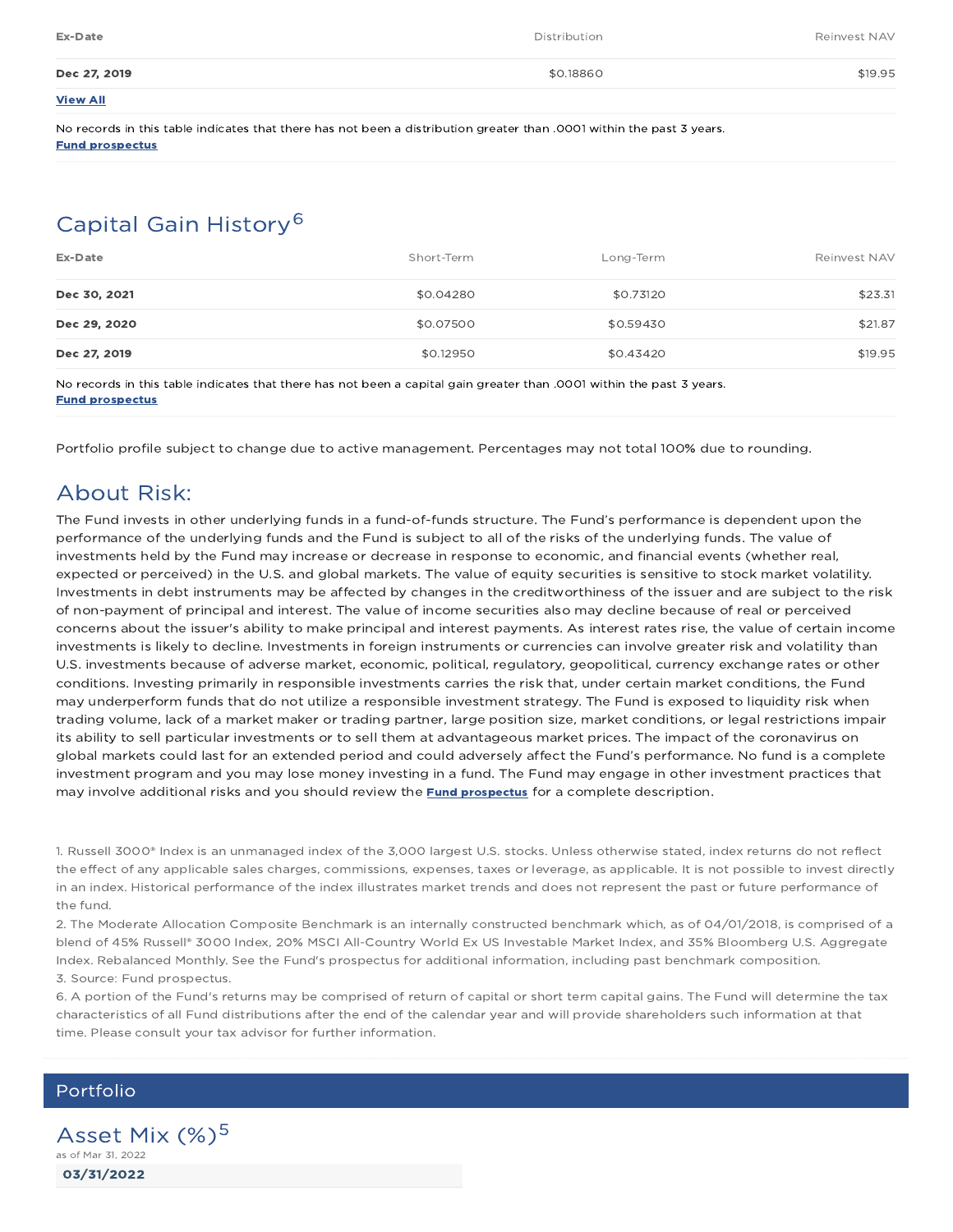

| <b>Equity</b>       | 59.80  |
|---------------------|--------|
| <b>Fixed Income</b> | 33.17  |
| Cash                | 7.03   |
| <b>Total</b>        | 100.00 |

## Fund Holdings (%)<sup>5,7</sup>

as of Apr 30, 2022

| <b>Holding</b>                                            | % of Net Assets |
|-----------------------------------------------------------|-----------------|
| Calvert US Large Cap Value Responsible Index Fund         | 12.11%          |
| <b>Calvert Bond Fund</b>                                  | 10.10%          |
| Calvert US Large Cap Core Responsible Index Fund          | 9.27%           |
| <b>Calvert Ultra-Short Duration Income Fund</b>           | 7.83%           |
| <b>MSILF GOVERNMENT PORTFOLIO</b>                         | 7.04%           |
| <b>Calvert International Equity Fund</b>                  | 5.91%           |
| <b>Calvert Emerging Markets Advancement Fund</b>          | 4.62%           |
| <b>Calvert International Opportunities Fund</b>           | 4.53%           |
| <b>Calvert International Responsible Index Fund</b>       | 4.43%           |
| <b>Calvert US Large Cap Growth Responsible Index Fund</b> | 4.37%           |
| <b>View All</b>                                           |                 |

Portfolio profile subject to change due to active management. Percentages may not total 100% due to rounding.

## About Risk:

The Fund invests in other underlying funds in a fund-of-funds structure. The Fund's performance is dependent upon the performance of the underlying funds and the Fund is subject to all of the risks of the underlying funds. The value of investments held by the Fund may increase or decrease in response to economic, and financial events (whether real, expected or perceived) in the U.S. and global markets. The value of equity securities is sensitive to stock market volatility. Investments in debt instruments may be affected by changes in the creditworthiness of the issuer and are subject to the risk of non-payment of principal and interest. The value of income securities also may decline because of real or perceived concerns about the issuer's ability to make principal and interest payments. As interest rates rise, the value of certain income investments is likely to decline. Investments in foreign instruments or currencies can involve greater risk and volatility than U.S. investments because of adverse market, economic, political, regulatory, geopolitical, currency exchange rates or other conditions. Investing primarily in responsible investments carries the risk that, under certain market conditions, the Fund may underperform funds that do not utilize a responsible investment strategy. The Fund is exposed to liquidity risk when trading volume, lack of a market maker or trading partner, large position size, market conditions, or legal restrictions impair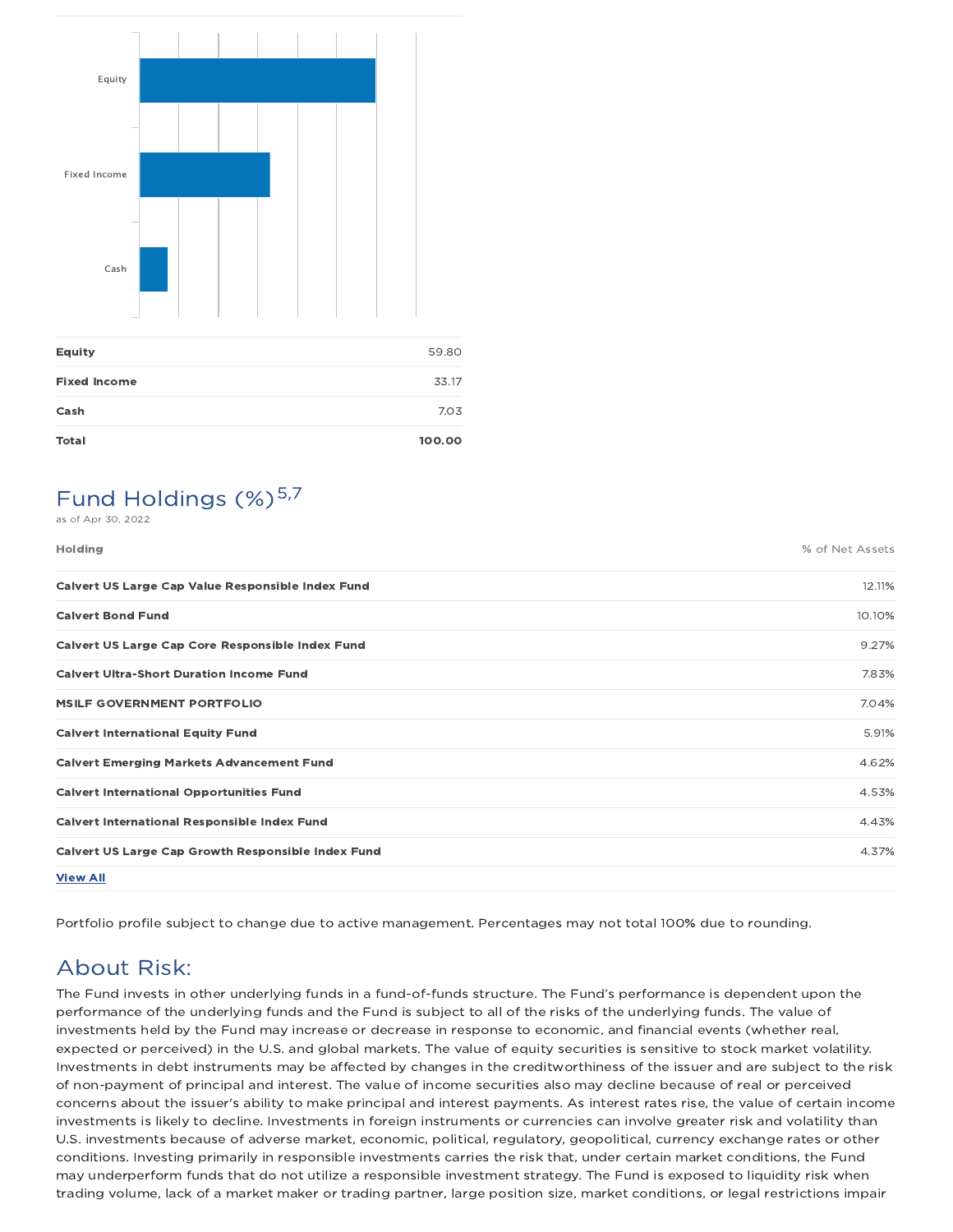its ability to sell particular investments or to sell them at advantageous market prices. The impact of the coronavirus on global markets could last for an extended period and could adversely affect the Fund's performance. No fund is a complete investment program and you may lose money investing in a fund. The Fund may engage in other investment practices that may involve additional risks and you should review the **Fund prospectus** for a complete description.

5. Percent of total net assets.

7. The following list reflects unaudited securities holdings (excluding derivatives positions). Holdings information may differ if presented as of trade date. Due to rounding, holdings of less than 0.005% may show as 0.00%. Portfolio information subject to change due to active management.

### Management



Justin H. Bourgette, CFA Managing Director, Portfolio Manager

#### Biography

Justin Bourgette is a Portfolio Manager for the High Yield team. He is responsible for idea generation, portfolio construction and risk management across a suite of multisector and asset allocation strategies. Justin joined Eaton Vance in 2006. Morgan Stanley acquired Eaton Vance in March 2021.

Justin began his career in the investment management industry in 2006. Before joining Eaton Vance, he was affiliated with Investors Financial Services and National Grid.

Justin earned a B.S. from Worcester Polytechnic Institute and an M.S., with high honors, from Boston University. He is a CFA charterholder.

#### Education

- B.S. Worcester Polytechnic Institute
- M.S. Investment Management, Boston University

#### Experience

• Managed Fund since 2016



Schuyler Hooper, CFA Executive Director, Portfolio Manager

#### Biography

Schuyler Hooper is a portfolio manager on the Multi-Sector team. He is responsible for investment research, portfolio optimization, risk modeling and operations. He began his career in the investment management industry with Eaton Vance in 2011. Morgan Stanley acquired Eaton Vance in March 2021.

Schuyler earned a B.A., cum laude, from Union College. He is a CFA charterholder.

#### Education

B.A. Union College

#### Experience

Managed Fund since 2021

### Literature

### **Literature**

Fact Sheet Download - Last updated: Mar 31, 2022

### **Commentary**

Download - Last updated: Mar 31, 2022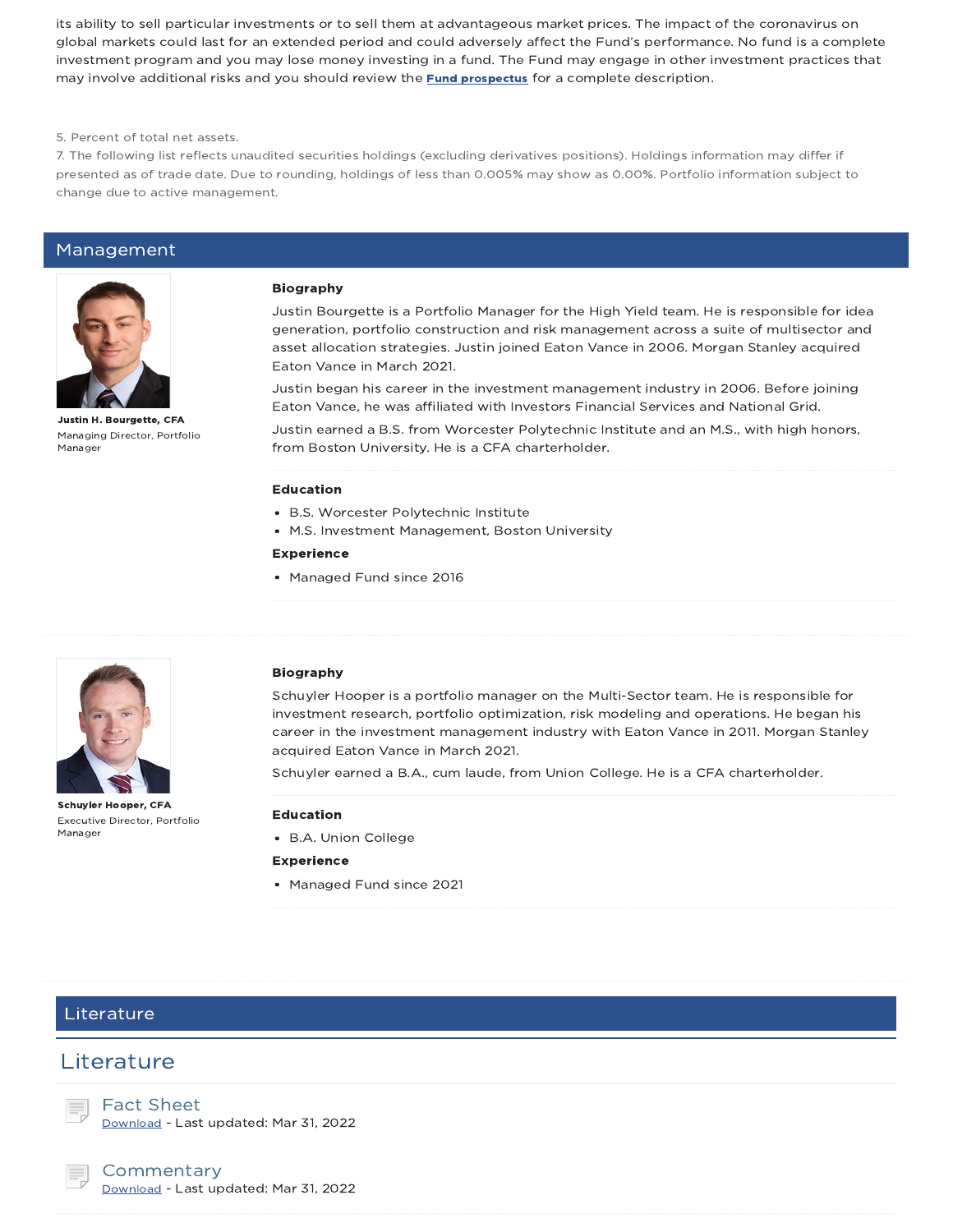| <b>Annual Report</b><br>Download - Last updated: Sep 30, 2021                                                                                    |
|--------------------------------------------------------------------------------------------------------------------------------------------------|
| <b>Calvert Responsible Funds Overview</b><br>Download - Last updated: Mar 31, 2022                                                               |
| <b>Full Prospectus</b><br>Download - Last updated: Feb 1, 2022                                                                                   |
| Q1 Holdings<br>Download - Last updated: Dec 31, 2021                                                                                             |
| Q3 Holdings<br>Download - Last updated: Jun 30, 2021                                                                                             |
| Holdings - Form N-PORT<br>Download                                                                                                               |
| Results of Joint Special Meeting of Shareholders of Calvert Funds<br>ŧ,<br>Download - Last updated: Feb 23, 2021                                 |
| Joint Special Meeting of Shareholders of Calvert Funds on February 19, 2021 Will Be<br>A Virtual Meeting<br>Download - Last updated: Feb 8, 2021 |
| <b>SAI</b><br>Download - Last updated: Feb 1, 2022                                                                                               |
| <b>Semi-Annual Report</b><br>Download - Last updated: Mar 31, 2022                                                                               |
| <b>Summary Prospectus</b><br>Download - Last updated: Feb 1, 2022                                                                                |

# **N** Eaton Vance

in  $y = \theta$ 



HEADQUARTERS Two International Place Boston, MA 02110

Investments **Insights** Insights **Insights** Institute Taxes & Tools **Taxes All Insights** Investments **Resources**